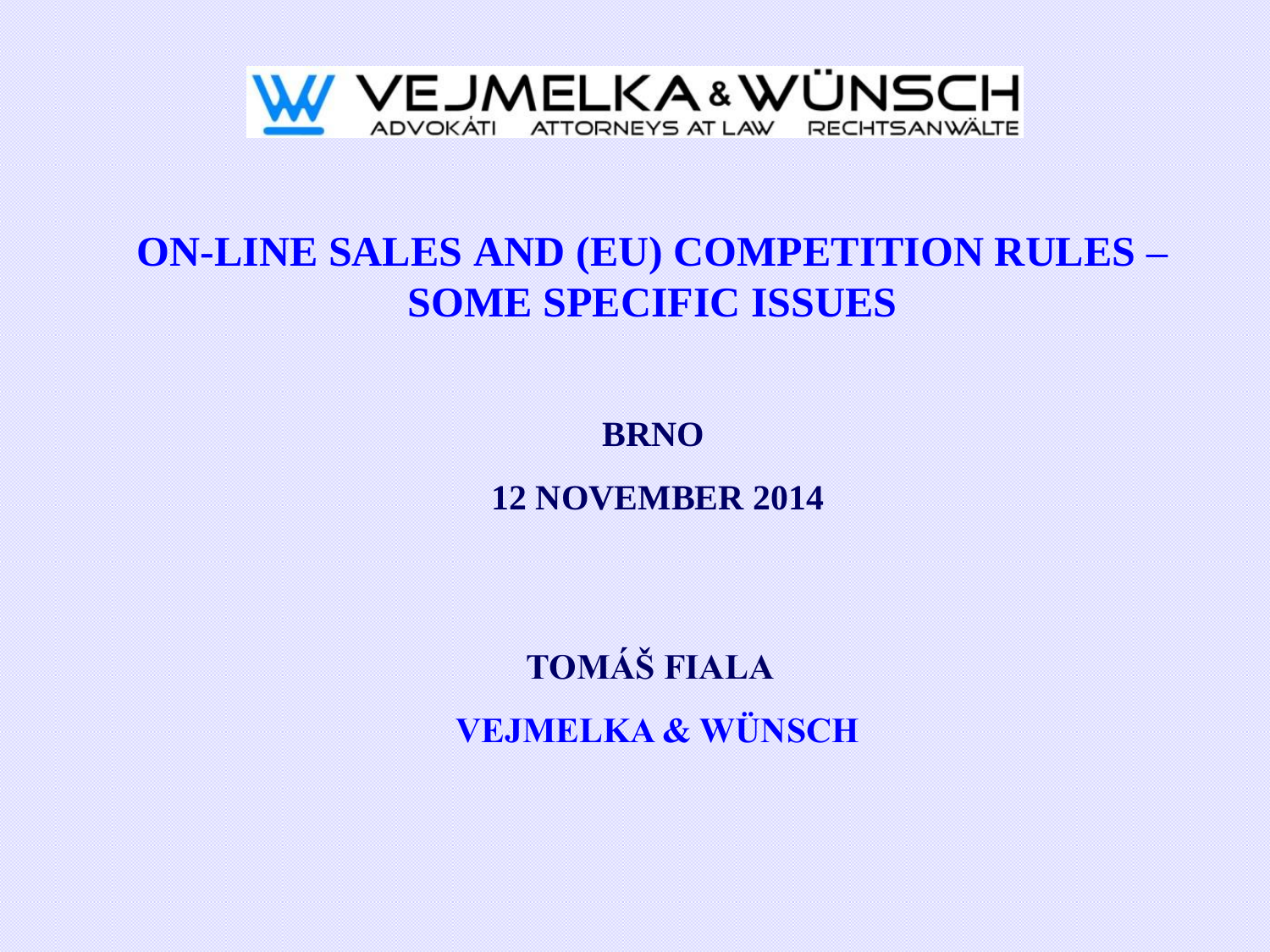### **COMPETITION RULES AND ON-LINE SALES: INTRODUCTION**

#### **Basic approach of the EU competition rules:**

every distributor should be free to use the internet to sell products.

#### **Views of brand owners:**

restrictions on on-line sales should be permitted because, in particular :

- Risk of damage to brand reputation; 11
- Free-riding on bricks and mortar distributors.n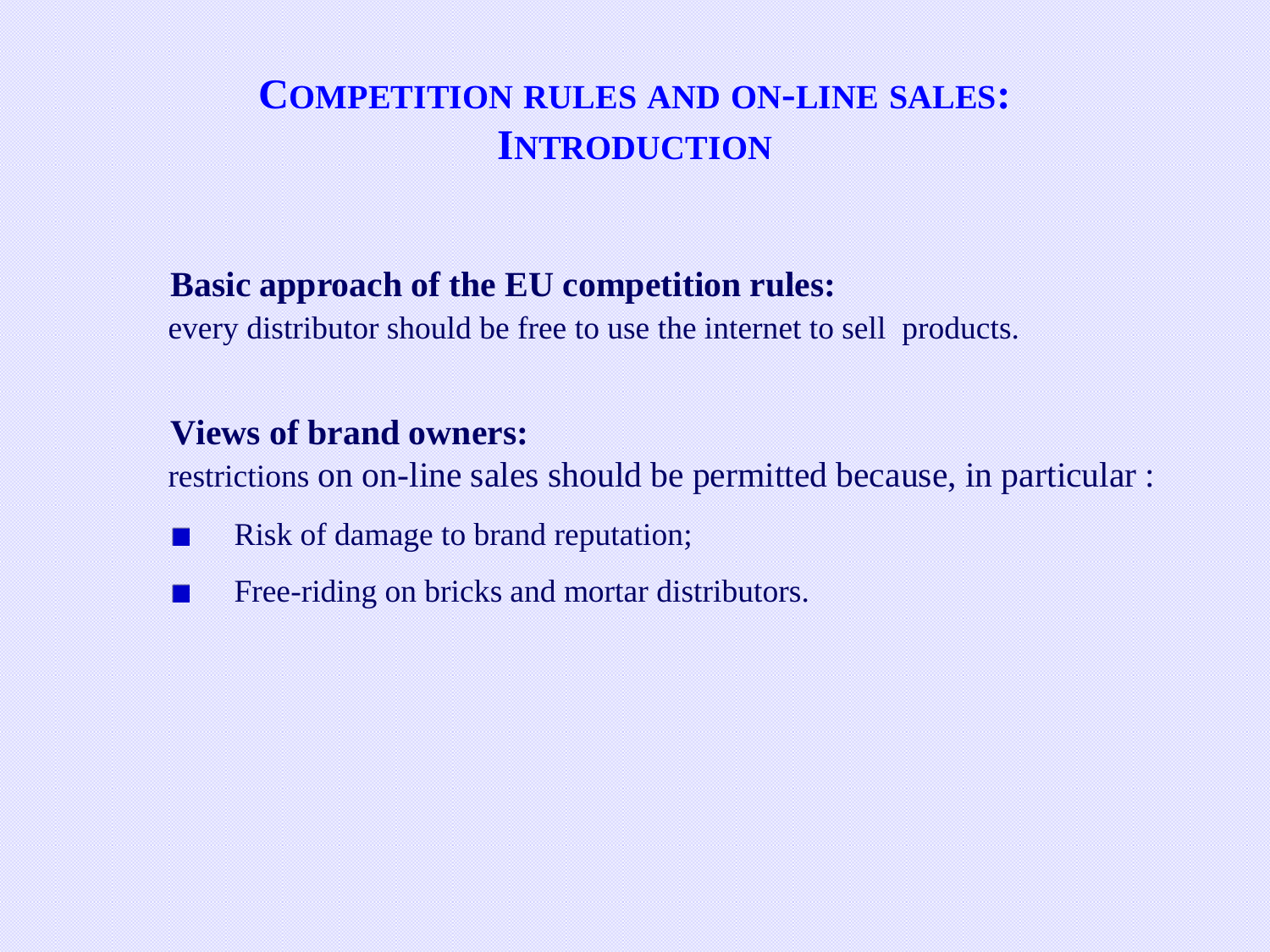# **LIMITING OF ON-LINE SALES UNDER EU COMPETITION RULES: OUTRIGHT BAN**

- Likely to be very hard to justify.
- Under the EU Vertical Guidelines:
	- $\triangleright$  objective justification (by reason of the nature of the product; e.g. ban on selling dangerous substances to certain customers for reasons of safety or health); and/or
	- $\triangleright$  efficiency defence.
- The *Pierre Fabre* judgment of the Court of Justice (13 October 2011): the need to provide individual advice to the customer (for non-prescription items) or to maintain the prestigious image of the products do not constitute legitimate aims for restricting competition.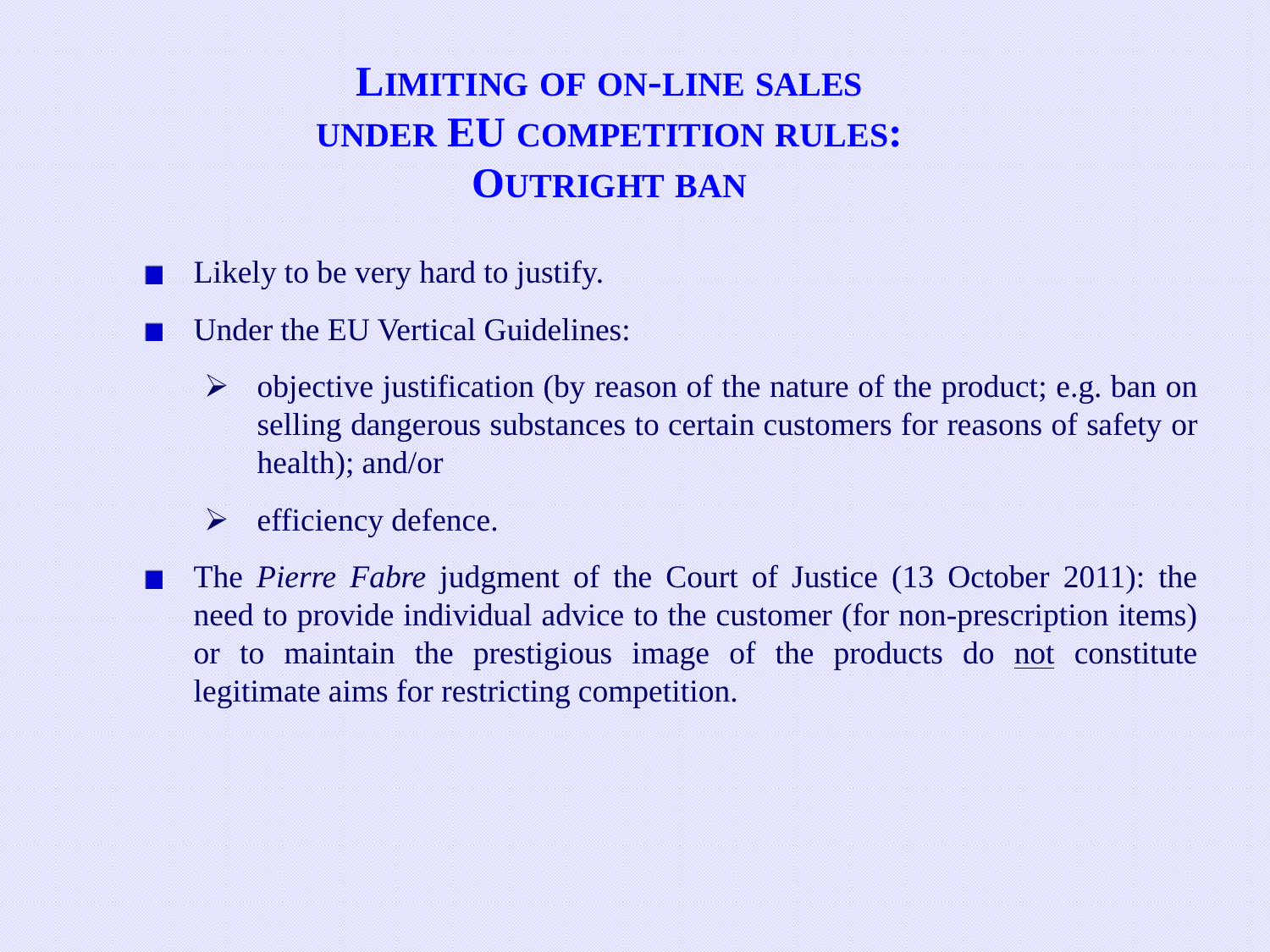#### **ACCEPTABLE RESTRICTIONS ON ON-LINE SALES**

- **Quality standards** (the supplier can set quality standards for the use of the internet site to resell its products or require that the internet reseller hold an adequate stock to ensure satisfactory delivery deadlines)  $\rightarrow$  the quality standards must be the *equivalent* of those imposed in brick and mortar outlets and must be *proportionate*.
- **One or more brick and mortar outlets** the most powerful restriction (distributors may be required to have one or more brick and mortar shops or showrooms as a condition for becoming a member of the distribution network)  $\rightarrow$  pure on-line retailers can be kept outside the distribution network.
- **A minimum turnover in brick and mortar shops** (the supplier can require that the distributor sells at least a certain absolute amount, in value or volume, of the products off-line to ensure efficient operation of the off-line channel).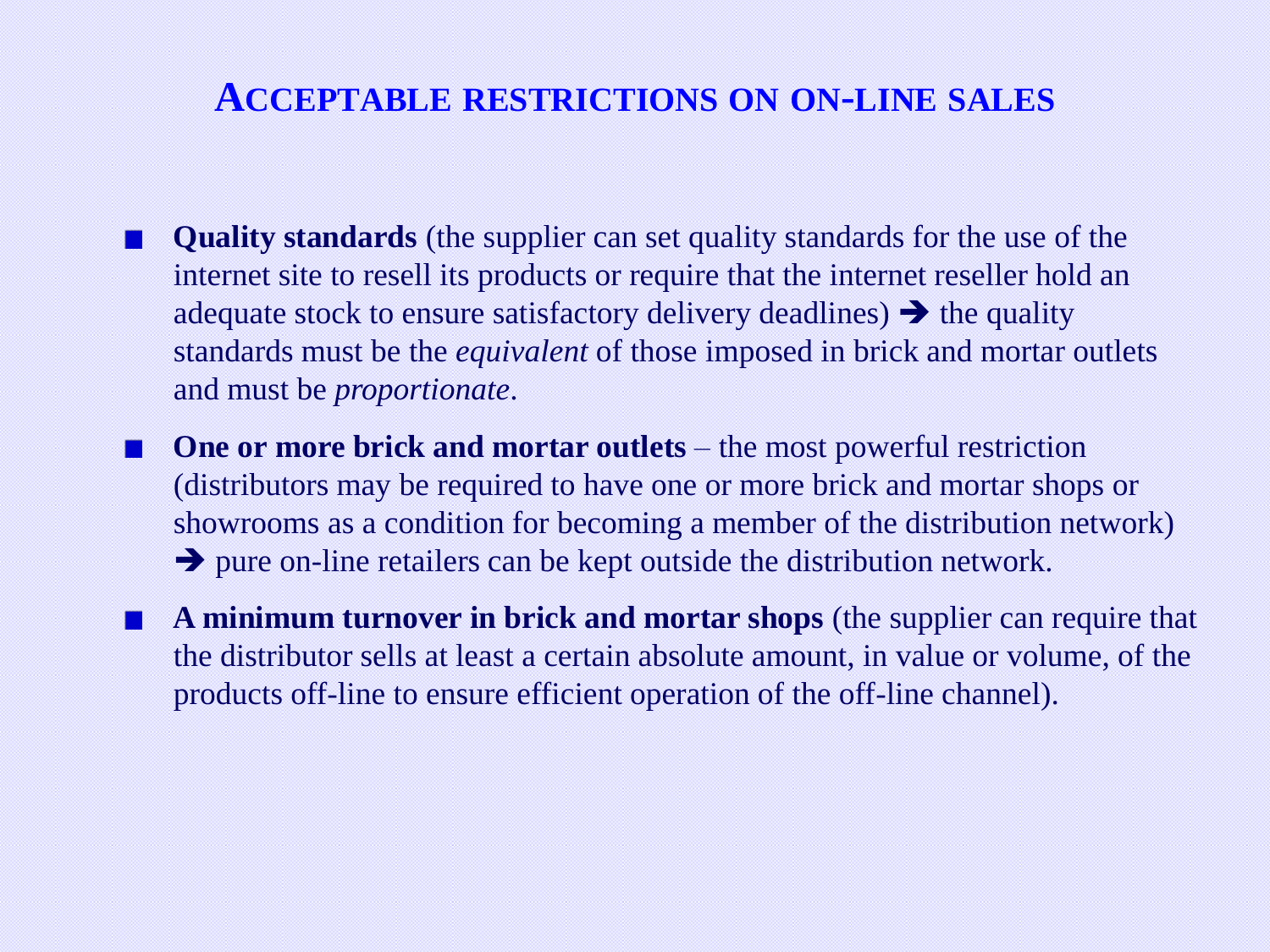### **UNACCEPTABLE RESTRICTIONS ON ON-LINE SALES**

- **Limiting the proportion of overall sales the distributor may make on-line**  (this does not prevent the supplier requiring that the distributor sells a certain amount of products off-line).
- **Dual pricing** (meaning that the distributor must pay a higher price for products intended for on-line sales than for products intended to be sold off-line)

HOWEVER, dual pricing may be justified if on-line sales lead to substantially higher costs for the supplier, e.g. due to increased guarantee claims;

 MOREOVER, a fixed fee may be agreed to support the distributor's off-line sales effort.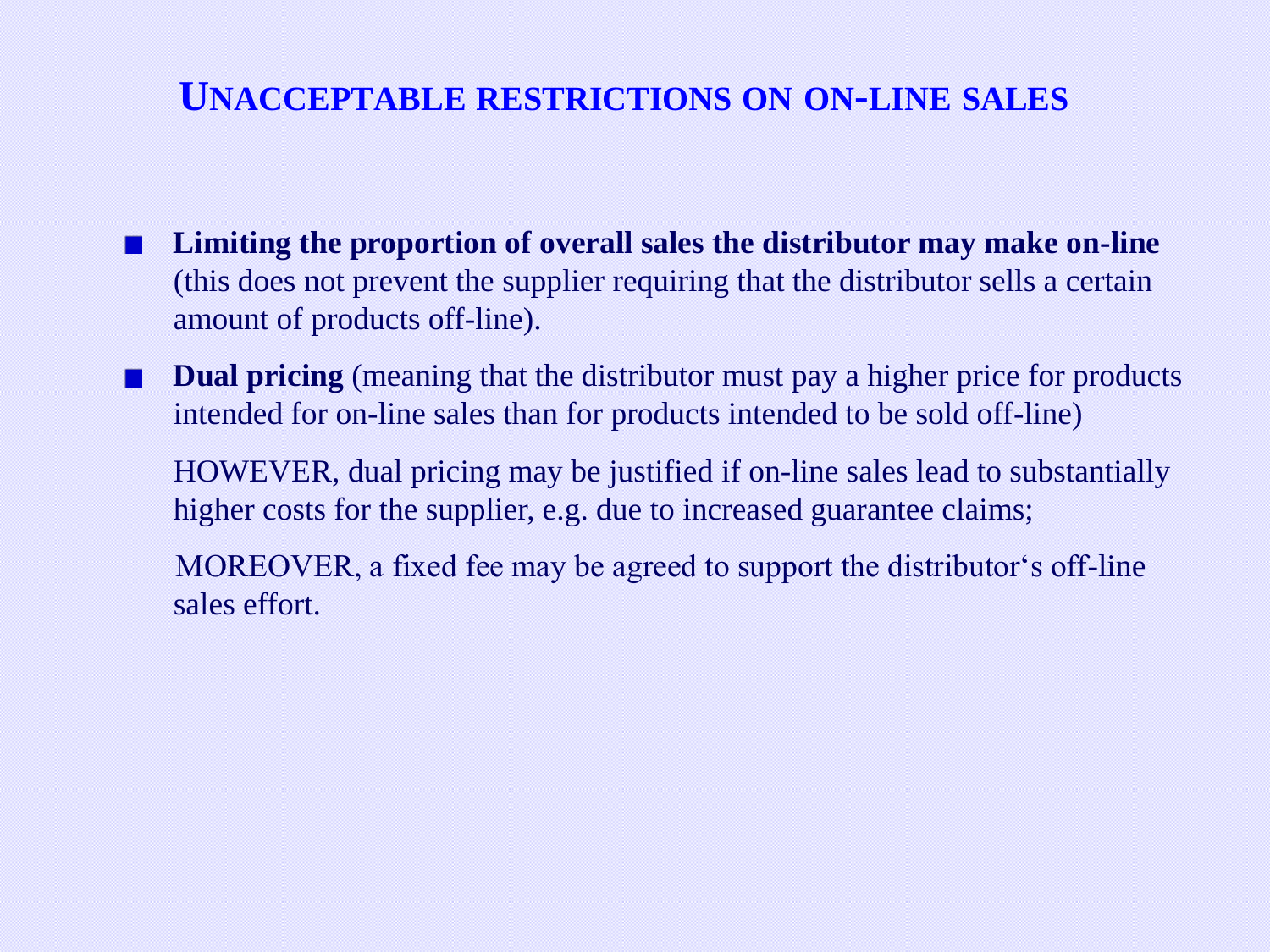### **CONCLUSION**

- Competition rules are (and should be) fundamentally the same for off-line  $\Box$ and on-line sales.
- However, the rules should be flexible enough to take specific features of on- $\blacksquare$ line sales into account.